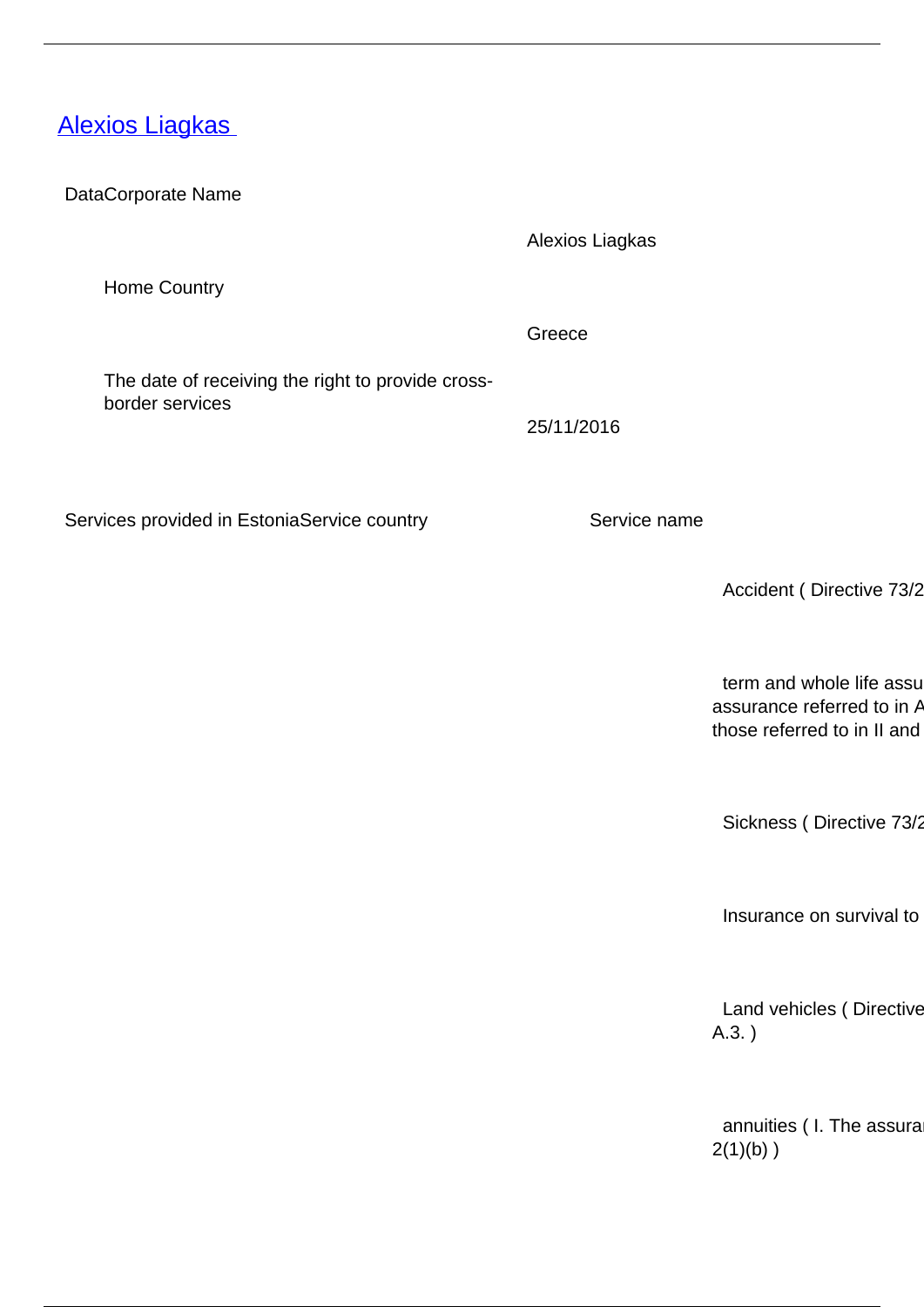Railway rolling stock (D Annex A.4. )

birth assurance and mar Marriage assurance, birth

Aircraft ( Directive 73/23

unit linked life assurance referred to in Article  $2(1)(a)$ investment funds )

Ships ( Directive 73/239,

tontines ( V. Tontines, re  $2(2)(a)$ )

Goods in transit ( Directi A.7. )

Management of an occu

Fire and natural forces ( Annex A.8. )

Other damage to proper 73/239/EEC Annex A.9. )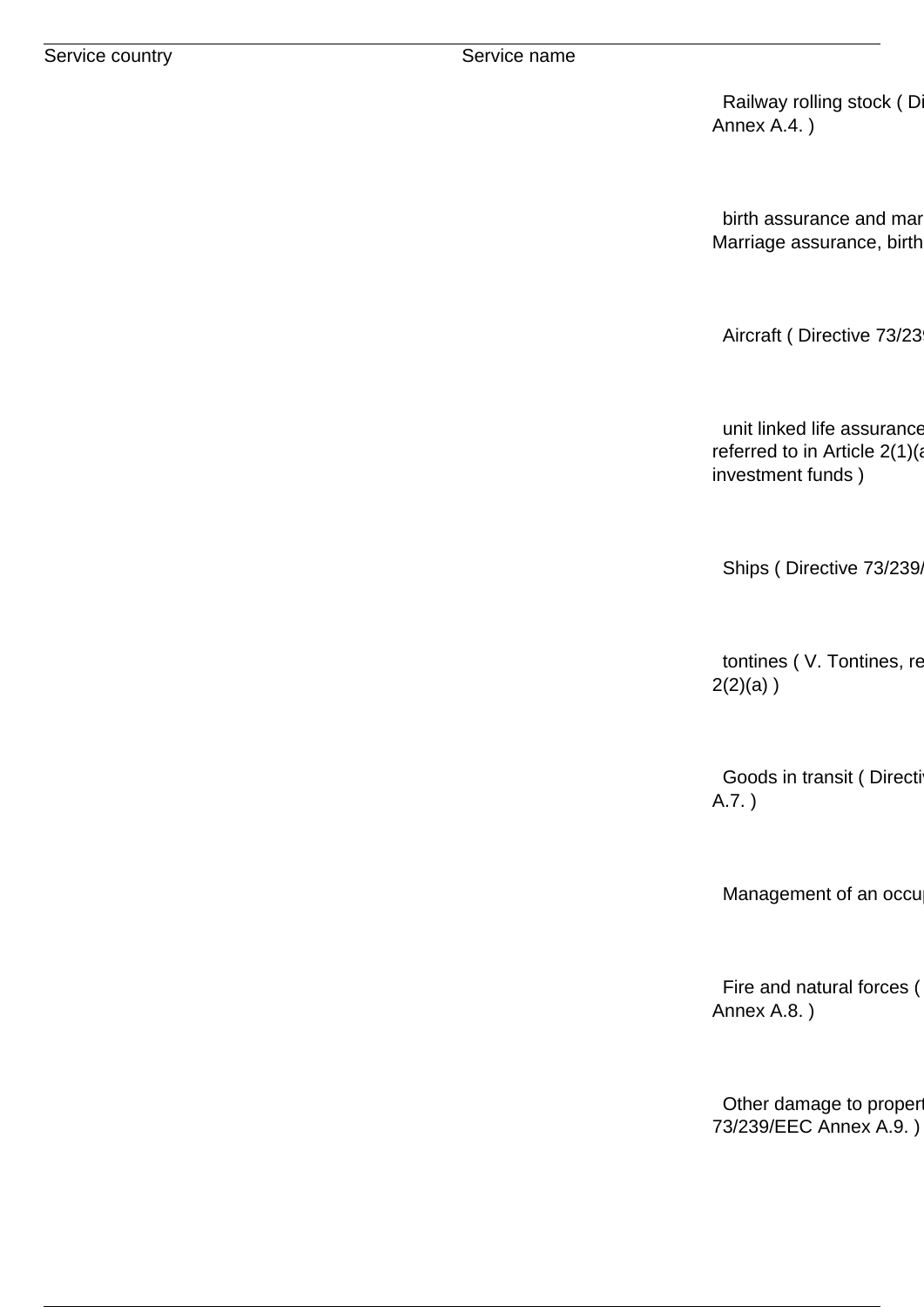Motor vehicle liability (D Annex A.10. )

Aircraft liability ( Directiv A.11. )

Liability for ships ( Direct A.12. )

General liability ( Directive A.13. )

Credit ( Directive 73/239

Suretyship ( Directive 73

Miscellaneous financial l 73/239/EEC Annex A.16. )

Legal expenses ( Directi A.17. )

Assistance ( Directive 73 )

Motor vehicle liability, or (except motor third party I